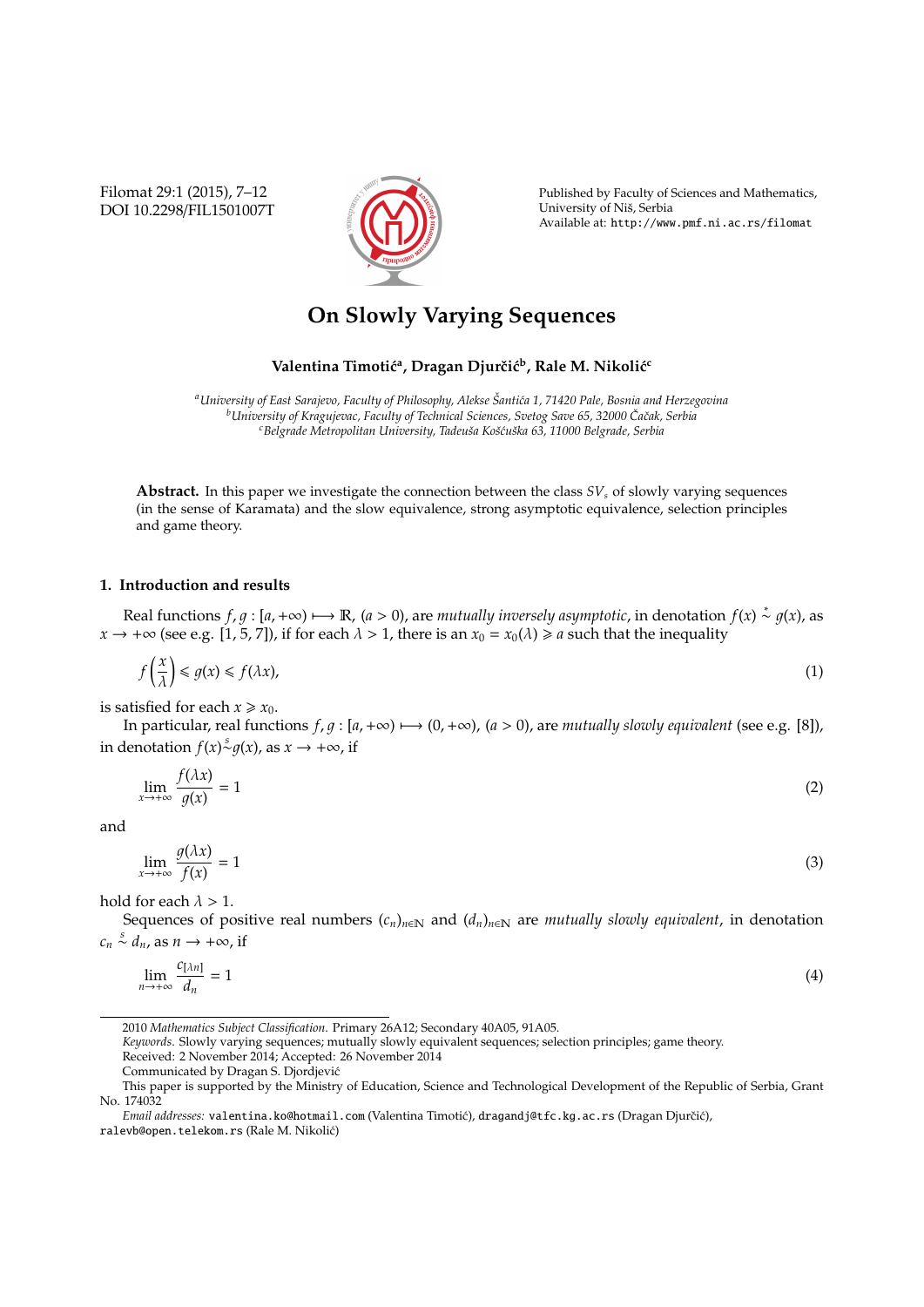and

$$
\lim_{n \to +\infty} \frac{d_{[\lambda n]}}{c_n} = 1 \tag{5}
$$

hold for each  $\lambda > 1$ .

A measurable real function  $f : [a, +\infty) \mapsto (0, +\infty)$ ,  $(a > 0)$  is *slowly varying* in sense of Karamata (see e.g. [9]) if

$$
\lim_{x \to +\infty} \frac{f(\lambda x)}{f(x)} = 1,\tag{6}
$$

holds for each  $\lambda > 0$ . The set of all these functions is denoted by  $SV_f$ . The class  $SV_f$  is very important in asymptotic analysis (see [12]).

A sequence of positive real numbers  $c = (c_n)_{n \in \mathbb{N}}$  is *slowly varying* in sense of Karamata (see e.g. [1]) if

$$
\lim_{n \to +\infty} \frac{c_{[\lambda n]}}{c_n} = 1,\tag{7}
$$

holds for each  $\lambda > 0$ . The set of all these sequences important in asymptotic analysis is denoted by  $SV_s$  (see  $[1]$ ).

In this paper the set of all positive real sequences will be denoted with S (see e.g. [2]).

**Proposition 1.1.** Let sequences  $c = (c_n)_{n \in \mathbb{N}}$  and  $d = (d_n)_{n \in \mathbb{N}}$  be elements from S. If  $c_n \stackrel{s}{\sim} d_n$ , as  $n \to +\infty$ , then  $c \in SV_s$  and  $d \in SV_s$ .

**Proposition 1.2.** Relation  $\stackrel{\circ}{\sim}$  is a relation of equivalence in SV<sub>s</sub>.

The next definition is well-known definition of  $\alpha_i$ -selection principles (see e.g. [11]).

**Definition 1.3.** Let A and B be nonempty subfamilies of the set S. The symbol  $\alpha_i(\mathcal{A}, \mathcal{B})$ ,  $i \in \{2, 3, 4\}$ , denotes the following selection hypotheses: for each sequence  $(A_n)_{n\in\mathbb{N}}$  of elements from  $\mathcal A$  there is an element  $B\in\mathcal B$ such that:

1.  $\alpha_2(\mathcal{A}, \mathcal{B})$ : the set Im( $A_n$ ) ∩ Im(B) is infinite for each  $n \in \mathbb{N}$ ;

2.  $\alpha_3(\mathcal{A}, \mathcal{B})$ : the set Im( $A_n$ ) ∩ Im( $B$ ) is infinite for infinitely many  $n \in \mathbb{N}$ ;

3.  $\alpha_4(\mathcal{A}, \mathcal{B})$ : the set Im( $A_n$ ) ∩ Im(B) is nonempty for infinitely many  $n \in \mathbb{N}$ ,

where Im denotes the image of the corresponding set.

We need also the definition of an interesting game related to the  $\alpha_2$  selection principle (see e.g [11]; see also [4]).

**Definition 1.4.** Let  $\mathcal A$  and  $\mathcal B$  be nonempty subfamilies of the set S. The symbol  $G_{\alpha_2}(\mathcal A,\mathcal B)$  denotes the following infinitely long game for two players who play a round for each natural number *n*. In the first round the first player plays an arbitrary element  $A_1 = (A_{1,j})_{j \in \mathbb{N}}$  from  $A$ , and the second one chooses an elements from the subsequence  $y_{r_1} = (A_{1,r_1(j)})_{j \in \mathbb{N}}$  of the sequence  $A_1$ . At the  $k^{\text{th}}$  round,  $k \geq 2$ ), the first player plays an arbitrary element  $A_k = (A_{k,i})_{i \in \mathbb{N}}$  from  $A$  and the second one chooses an elements from the subsequence  $y_{r_k} = (A_{k,r_k(j)})_{j \in \mathbb{N}}$  of the sequence  $A_k$ , such that  $\text{Im}(r_k(j)) \cap \text{Im}(r_p(j)) = \emptyset$  is satisfied, for each *p* ≤ *k*−1. We will say that the second player wins a play  $A_1, y_{r_1}; \ldots; A_k, y_{r_k}; \ldots$  if and only if all elements from  $\vec{A}$   $\vec{A}$   $\in$   $\cup_{k\in\mathbb{N}}\cup_{j\in\mathbb{N}}\vec{A}_{k,r_k(j)}$ , with respect to second index, form a subsequence of the sequence  $y=(y_m)_{m\in\mathbb{N}}\in\mathcal{B}$ .

**Remark 1.5.** Let sequence  $c = (c_n)_{n \in \mathbb{N}} \in SV_s$ . We will introduce the next set

 $[c]_s = \left\{ d = (d_n)_{n \in \mathbb{N}} \in SV_s \middle| c_n \stackrel{s}{\sim} d_n, \text{ as } n \to +\infty \right\}.$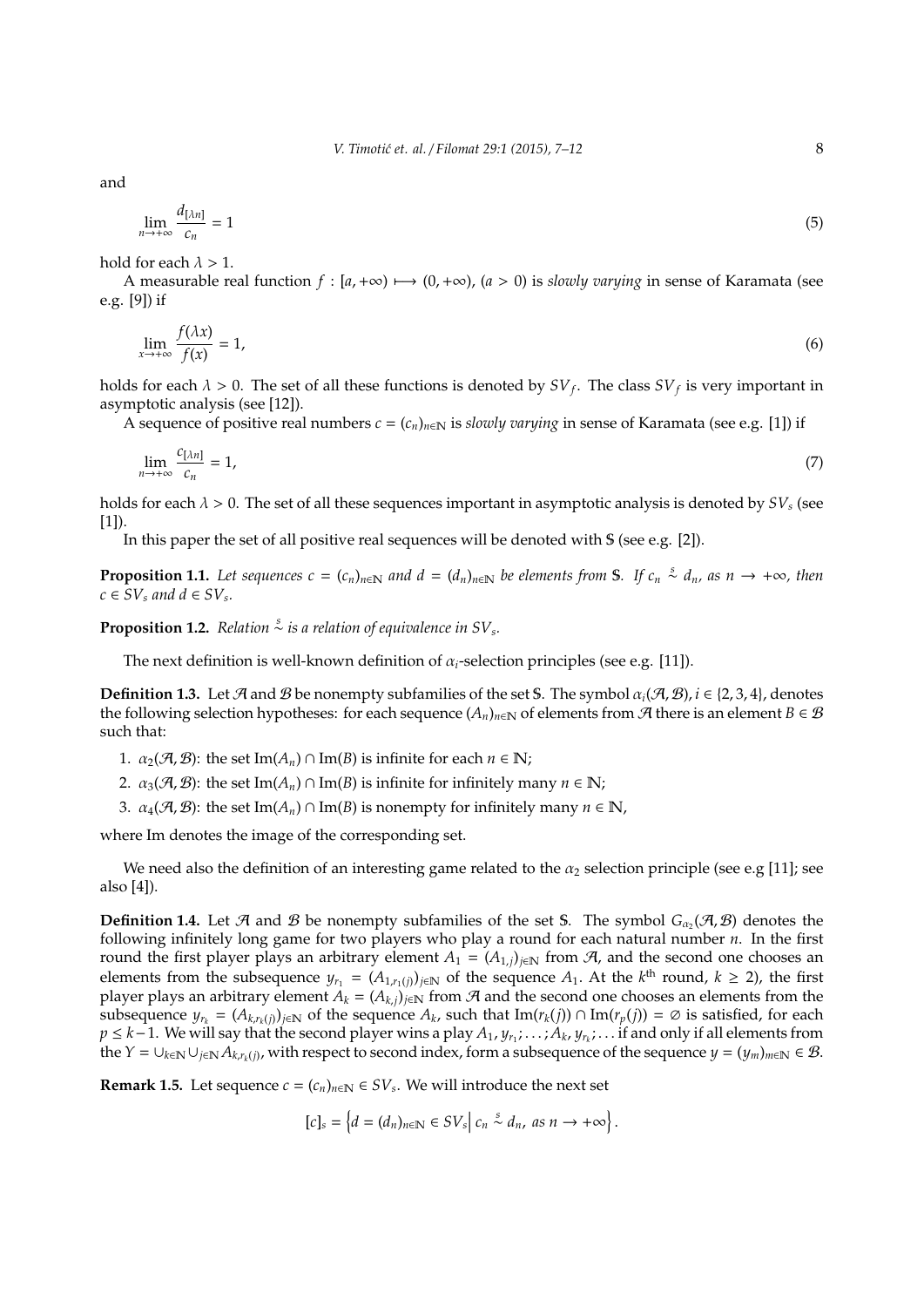**Proposition 1.6.** The second player has a winning strategy in the game  $G_{\alpha_2}([c]_s,[c]_s)$  for each fixed sequence  $c \in SV_s$ .

**Corollary 1.7.** *The selection principle*  $\alpha_2([c]_s, [c]_s)$  *is satisfied, where the sequence*  $c \in SV_s$  *is given and fixed.* 

- **Remark 1.8.** (1) From Corollary 1.7 and [2] it follows that the selection principles  $\alpha_i([c]_s,[c]_s)$  are satisfied for  $i \in \{3, 4\}$ , where the sequence  $c \in SV_s$  is arbitrary pre-selected and fixed.
	- (2) From the proof of Proposition 1.6 we have that  $c_n \sim d_n$ , as  $n \to +\infty$ , is equal to  $c_n \stackrel{s}{\sim} d_n$ , as  $n \to +\infty$ , whenever sequences  $c = (c_n)_{n \in \mathbb{N}}$  and  $d = (d_n)_{n \in \mathbb{N}}$  belong to the class  $SV_s$ . (The symbol ∼ denotes strong asymptotic equivalence (see e.g. [1])).
	- (3) The assertion of Corollary 1.7 has already been given in [3], but in a different form. Actually, in [3] only the sketch of the proof of this corollary is given.

The following is the definition of one of classical selection principles (see e.g. [10]).

**Definition 1.9.** Let A and B be a nonempty subfamilies of the set S. The symbol  $S_{fin}(\mathcal{A}, \mathcal{B})$  denotes the next selection hypothesis: for each sequence  $(A_n)_{n\in\mathbb{N}}$  from  $A$  there is a sequence  $B \in B$  which consists of some numbers from the double sequence  $(A_n)_{n\in\mathbb{N}}$  such that sequences *B* and  $(A_n)_{n\in\mathbb{N}}$  have finitely many common elements for each  $n \in \mathbb{N}$ .

In the following definition we define a new interesting two-person game.

**Definition 1.10.** Let  $\mathcal A$  and  $\mathcal B$  be a nonempty subfamilies of the set S. By  $G^{\bullet}_{fin}(\mathcal A,\mathcal B)$  we denote the following infinitely long game for two players: In the first round the first player plays element  $A_1 \in \mathcal{A}$ , and the second player chooses  $k_1$  ( $k_1 \in \mathbb{N}$ ) elements from the sequence  $A_1$ , i.e. elements  $b_{11}, b_{12}, \ldots, b_{1k_1}$ . At  $s^{\text{th}}$  round,  $s \ge 2$ , the first player chooses an element  $A_s \in \mathcal{A}$ , and the second player responses by choosing  $k_{s-1}^*$ ,  $(k_{s-1}^* \in \mathbb{N} \cup \{0\})$ elements from the sequence  $A_{s-1}$ , i.e.  $b_{s-1,k_{s-1}+1}, b_{s-1,k_{s-1}+2}, \ldots, b_{s-1,k_{s-1}+k_{s-1}^*}$  and  $k_s^{th}$  element from the sequence  $A_s$ , say  $b_{sk_s}$ . If we form the sequence  $(b_t)_{t \in \mathbb{N}}$  from such chosen elements

 $b_{11}, b_{12}, \ldots, b_{1k_1}, \ldots, b_{s-1k_{s-1}}, b_{s-1k_{s-1}+1}, b_{s-1,k_{s-1}+2}, \ldots, b_{s-1k_{s-1}+k_{s-1}^*}, b_{sk_s}, \ldots$ 

then we say that the second player wins a play

 $A_1, b_{11}, b_{12}, \ldots, b_{1k_1}; \cdots; A_s, b_{s-1k_{s-1}}, b_{s-1k_{s-1}+1}, \cdots, b_{s-1k_{s-1}+k_{s-1}^*}, b_{sk_s}; \cdots$ 

if the sequence  $(b_t)_{t \in \mathbb{N}}$  belongs to  $\mathcal{B}$ .

**Proposition 1.11.** The second player has a winning strategy in the game  $G_{fin}^{\bullet}([c]_s,[c]_s)$  for each fixed  $c \in SV_s$ .

An important game, denoted by  $G^*_{fin}(\mathcal{A}, \mathcal{B})$ , was considered in [6]. The game  $G^{\bullet}_{fin}(\mathcal{A}, \mathcal{B})$  introduced in the previous definition is a special case of the game  $G^*_{fin}(\mathcal{A}, \mathcal{B})$ .

**Corollary 1.12.** The second player has a winning strategy in the game  $G^*_{fin}([c]_s,[c]_s)$  for each fixed  $c \in SV_s$ .

**Remark 1.13.** From the previously mentioned we have that the selection principle *Sfin*([*c*]*<sup>s</sup>* , [*c*]*s*) is satisfied for each fixed sequence  $c \in SV_s$ .

### **2. Proofs of the results**

*Proof of Proposition 1.1.* Firstly, we have

$$
\lim_{n\to+\infty}\frac{c_{[\lambda n]}}{c_n}=\lim_{n\to+\infty}\frac{c_{[\lambda n]}}{d_{([\lambda]-1)n}}\cdot\lim_{n\to+\infty}\frac{d_{([\lambda]-1)n}}{c_n}=\lim_{n\to+\infty}\frac{c_{[\frac{\lambda n}{([\lambda]-1)n} \cdot ([\lambda]-1)n]}}{d_{([\lambda]-1)n}}\cdot 1=1\cdot 1=1,
$$

since  $[\lambda] - 1 > 1$  and  $\frac{\lambda}{[\lambda] - 1} > 1$ , for  $\lambda \ge 3$ .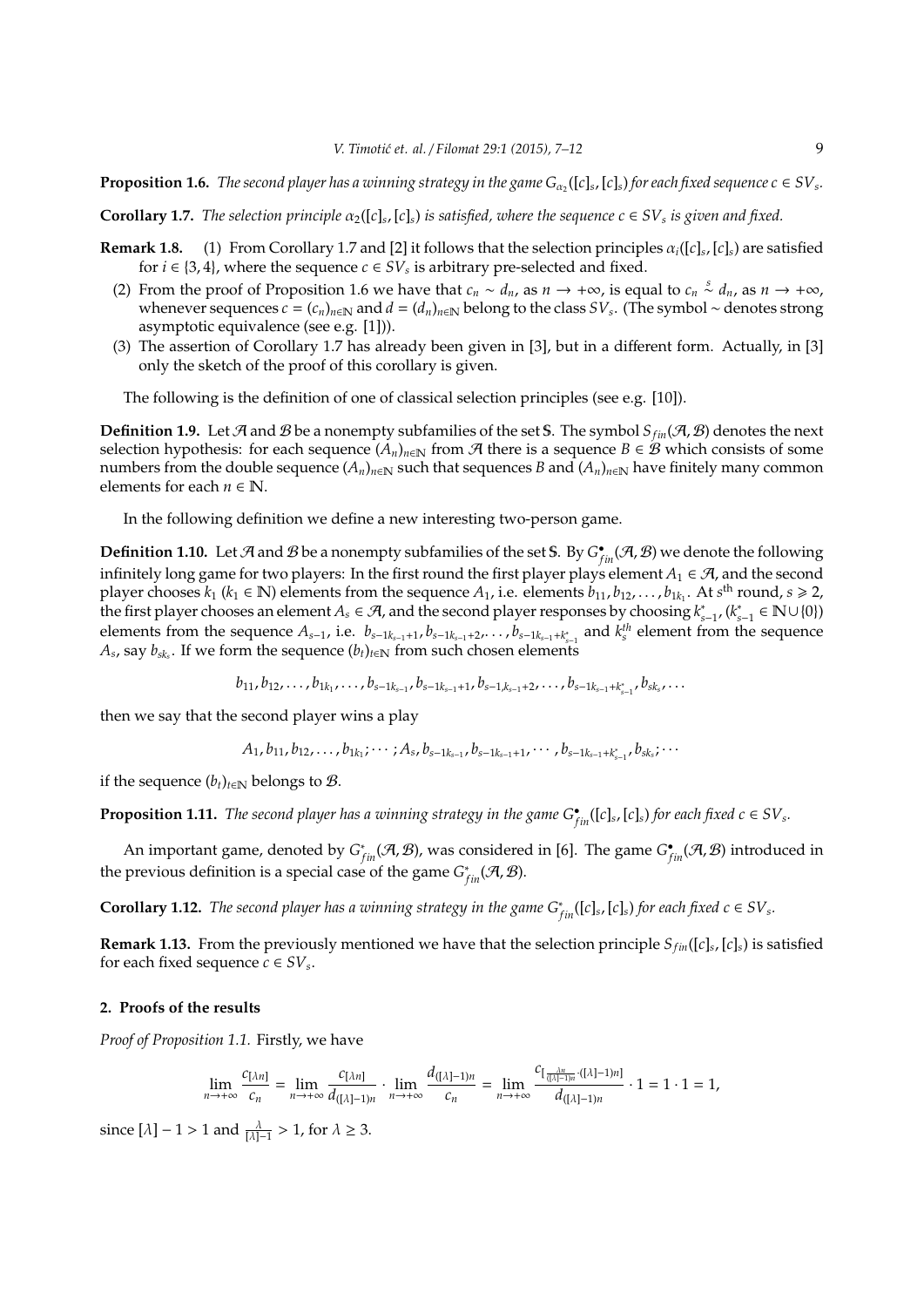Now, let us observe the function  $c_{[x]}$ , for  $x \ge 1$ , where x is real number. Let  $\varepsilon > 1$ . We will prove that there exists an interval  $[A, B] \subsetneq (3, 4)$ ,  $(A < B)$ , depending on  $\varepsilon$ , such that the inequality  $\frac{1}{\varepsilon} < \frac{c_{[\lambda n]}}{c_n}$  $\frac{\mu_{n}}{c_{n}} < \varepsilon$  holds uniformly for  $\lambda \in [A, B]$ , for sufficiently large  $n \in \mathbb{N}$ . Hence, we will define  $n_{\lambda}$ ,  $(n_{\lambda} \in \mathbb{N})$  as follows

$$
n_\lambda = \left\{ \begin{array}{cl} 1, & \mbox{if $\frac{1}{\varepsilon} < \frac{C[\lambda n]}{c_n} < \varepsilon$, for each $n \in \mathbb{N}$;} \\ 1 + \max \left\{ n \in \mathbb{N} \, \middle| \, \frac{C[\lambda n]}{c_n} \geq \varepsilon \text{ or } \frac{c_{[\lambda n]}}{c_n} \leq \frac{1}{\varepsilon} \right\}, & \mbox{otherwise,} \end{array} \right.
$$

for each  $\lambda \in (3, 4)$ . Note that  $1 \le n_\lambda < +\infty$ .

Also, we will define a sequence  $(A_k)_{k\in\mathbb{N}}$  of sets  $A_k = \{\lambda \in (3,4) \mid n_\lambda > k\}$ ,  $k \in \mathbb{N}$ . This is a non-increasing sequence which satisfies that  $\bigcap_{k=1}^{+\infty} A_k = \emptyset$ . Not all sets from this sequence are dense in (3, 4), i.e. there exists a set  $A_k$  for some  $k \in \mathbb{N}$  which is not dense in (3,4). To prove the previously mentioned we must, firstly, emphasize that at least one of the two following inequalities is true:  $\frac{1}{\varepsilon}$  $\geqslant \frac{c_{[(n_λ-1)λ]}}{n_λ}$  $\frac{(n_{\lambda}-1)\lambda}{c_{n_{\lambda}-1}}$  or  $\frac{c_{[(n_{\lambda}-1)\lambda]}}{c_{n_{\lambda}-1}}$  $\frac{(n_{\lambda}-1) \lambda}{c_{n_{\lambda}-1}} \geq \varepsilon,$ for each  $\lambda \in A_k$  and for fixed  $k \in \mathbb{N}$ . Also, there exists  $\delta_\lambda > 0$  for which at least one of the following inequalities is true:  $\frac{1}{\varepsilon}$  $\geq \frac{C[(n_{\lambda}-1)t]}{2}$  $\frac{c_{n_{\lambda}-1}}{c_{n_{\lambda}-1}} = \frac{c_{[(n_{\lambda}-1)\lambda]}}{c_{n_{\lambda}-1}}$  $\frac{(n_{\lambda}-1)\lambda}{c_{n_{\lambda}-1}}$  or  $\frac{c_{[(n_{\lambda}-1)\lambda]}}{c_{n_{\lambda}-1}}$  $\frac{(n_{\lambda}-1)\lambda}{c_{n_{\lambda}-1}} = \frac{c_{[(n_{\lambda}-1)t]}}{c_{n_{\lambda}-1}}$ *c*<sub>*n*<sub>λ</sub>−1</sub>  $\geq \varepsilon$ , for each *t* ∈ [ $\lambda$ ,  $\lambda$  +  $\delta$ <sub>λ</sub>). Since, from inequality  $n_t \geq (n_\lambda - 1) + 1 > k$  we obtain that  $t \in A_k$ , for this k. Moreover, from  $\lambda \in A_k$  we have that  $(\lambda, \lambda + \delta_k) \subsetneq A_k$ . Therefore, if the set  $A_k$  is dense in the interval (3, 4), then the set Int  $A_k$  is also dense in the interval (3, 4). If we assume that each set  $A_k$ , ( $k \in \mathbb{N}$ ) is dense in (3, 4) we obtain that (Int  $A_k$ )<sub> $k \in \mathbb{N}$ </sub> is a sequence of dense and open sets in (3, 4), also, and all of these sets are of the second category in (3, 4). Consequently,  $\bigcap_{k=1}^{+\infty}$  Int  $A_k$  is a dense set in (3, 4), so it is nonempty. That is a contradiction. Hence, there is a set  $A_{n_0}$ , for some  $n_0 \in \mathbb{N}$ , which is not dense in (3, 4) and there is an interval  $[A, B] \subsetneq (3, 4)(A < B)$  such that  $[A, B] \subsetneq (3, 4) \setminus A_{n_0} = \{ \lambda \in (3, 4) \mid n_\lambda \leq n_0 \}$ . Now, we have that  $n_\lambda \leq n_0$ , for each  $\lambda \in [A, B]$ , and from that it follows  $\frac{1}{\varepsilon} < \frac{c_{[\lambda n]}}{c_n}$ *c*<sub>*n*</sub></sub>  $\lt$  *ε*, for each  $n \ge n_0 \ge n_\lambda$  and  $\lambda \in [A, B]$ . Also, it holds that  $\frac{c_{[\lambda x]}}{c_{[x]}}$  $\frac{C[\lambda x]}{C[x]} = \frac{C[t[\mu[x]]]}{C[\mu[x]]}$  $c$ [ $\mu$ [ $x$ ]] .  $\frac{C[\mu[x]]}{\sigma}$  $\frac{c_{[x]}}{c_{[x]}}$ , for each  $\lambda \ge 12$  and sufficiently large  $x \ge x_0$ , where  $t = t(x) \in [A, B]$  and  $\mu = \frac{2\lambda}{A+B}$ . Finally, we obtain that inequalities  $\varliminf$ *x*→+∞ *c*[λ*x*] *c*[*x*]  $\geqslant$   $\frac{1}{1}$  $\frac{1}{\varepsilon} \cdot 1 = \frac{1}{\varepsilon}$  $\frac{1}{\varepsilon}$  and  $\overline{\lim}_{x \to +\infty} \frac{c_{[\lambda x]}}{c_{[x]}}$  $\frac{f[\lambda x]}{c[x]} \leq \varepsilon \cdot 1 = \varepsilon$  are true, for each  $\lambda \geq 12$ , where  $\varepsilon > 1$  is arbitrary and pre-selected. Therefore, we have that  $\lim_{x \to +\infty} \frac{c_{[\lambda x]}}{c_{[\gamma]}}$  $\frac{c_{\lbrack \lambda x\rbrack}}{c_{\lbrack x\rbrack}}$  = 1 is satisfied, for each  $\lambda \geq 12$ ,

and the function  $c_{[x]}$ ,  $x \ge 1$  is the element of the class  $SV_f$  (see e.g. [1]). The sequence  $(c_n)_{n\in\mathbb{N}}$  is the restriction of this function to N, so it is an element of the class  $S\dot{V}_s$ . The proof for the sequence  $(d_n)_{n\in\mathbb{N}}$  is analogous. This completes the proof.

*Proof of Proposition 1.2*.

- 1. (Reflexivity) The asymptotic relation  $\lim_{n \to +\infty} \frac{c_{[\lambda n]}}{c_n}$  $\frac{|\lambda^n|}{c_n}$  = 1 is satisfied, for each sequence *c* =  $(c_n)_{n \in \mathbb{N}}$  ∈ *SV*<sup>*s*</sup> and  $\lambda > 1$ . Hance,  $c_n \stackrel{s}{\sim} c_n$ , as  $n \to +\infty$ .
- 2. (Symmetry) Relation  $\stackrel{s}{\sim}$  is symmetric in **S**, therefore it is symmetric in *SV*<sup>*s*</sup> ⊊ **S**, also.
- 3. (Transitivity) Let us assume that  $c_n \stackrel{s}{\sim} d_n$ , as  $n \to +\infty$ , and  $d_n \stackrel{s}{\sim} e_n$ , as  $n \to +\infty$  are satisfied, for given sequences  $c = (c_n)_{n \in \mathbb{N}}, d = (d_n)_{n \in \mathbb{N}}$  and  $e = (e_n)_{n \in \mathbb{N}}$  from the class  $SV_s$ . Therefore, we obtain that  $\lim_{n \to +\infty} \frac{c_{\lceil \lambda n \rceil}}{e_n}$  $\frac{[\lambda n]}{e_n} = \lim_{n \to +\infty} \frac{c_{[\lambda n]}}{d_{\vert \sqrt{\lambda} n}}$  $\frac{c_{[\lambda n]}}{d_{[\sqrt{\lambda}n]}} \cdot \lim_{n \to +\infty} \frac{d_{[\sqrt{\lambda}n]}}{e_n}$  $\frac{\sqrt{n}n}{e_n}$  =  $\lim_{n \to +\infty}$  $c_{\left[\frac{\lambda n}{\sqrt{\lambda}n\right]}\cdot\left[\sqrt{\lambda}n\right]}$  $\overline{d}$ <sub>[ $\sqrt{\lambda}$ *n*]</sub>  $\cdot$  1 = 1  $\cdot$  1 = 1, for each  $\lambda$  > 1, since  $d_{\left[\sqrt{\lambda}n\right]}$  ∼  $c_{\left[\sqrt{\lambda}n\right]}$  $\sqrt{\lambda}n$ <sup>*l*</sup> as  $n \to +\infty$ , and  $\lim_{n \to +\infty} \frac{c_{[tn]}}{c_n}$ *c*<sup>*n*</sup> = 1 is uniform limit, for each *t* ∈ [*a*, *b*] ⊊ (0, +∞), (*a* < *b*), (see e.g. [1]) and consequently for each  $t \in [\frac{\sqrt{\lambda+1}}{2}, \sqrt{\lambda}]$ , and for some  $\lambda > 1$ , which is arbitrary pre-selected and fixed. In an analogous way it can be proved that  $\lim_{n \to +\infty} \frac{e_{[\lambda n]}}{c_n}$  $\frac{\partial u_{1}}{\partial n}$  = 1, for each  $\lambda > 1$ . Hence, we obtain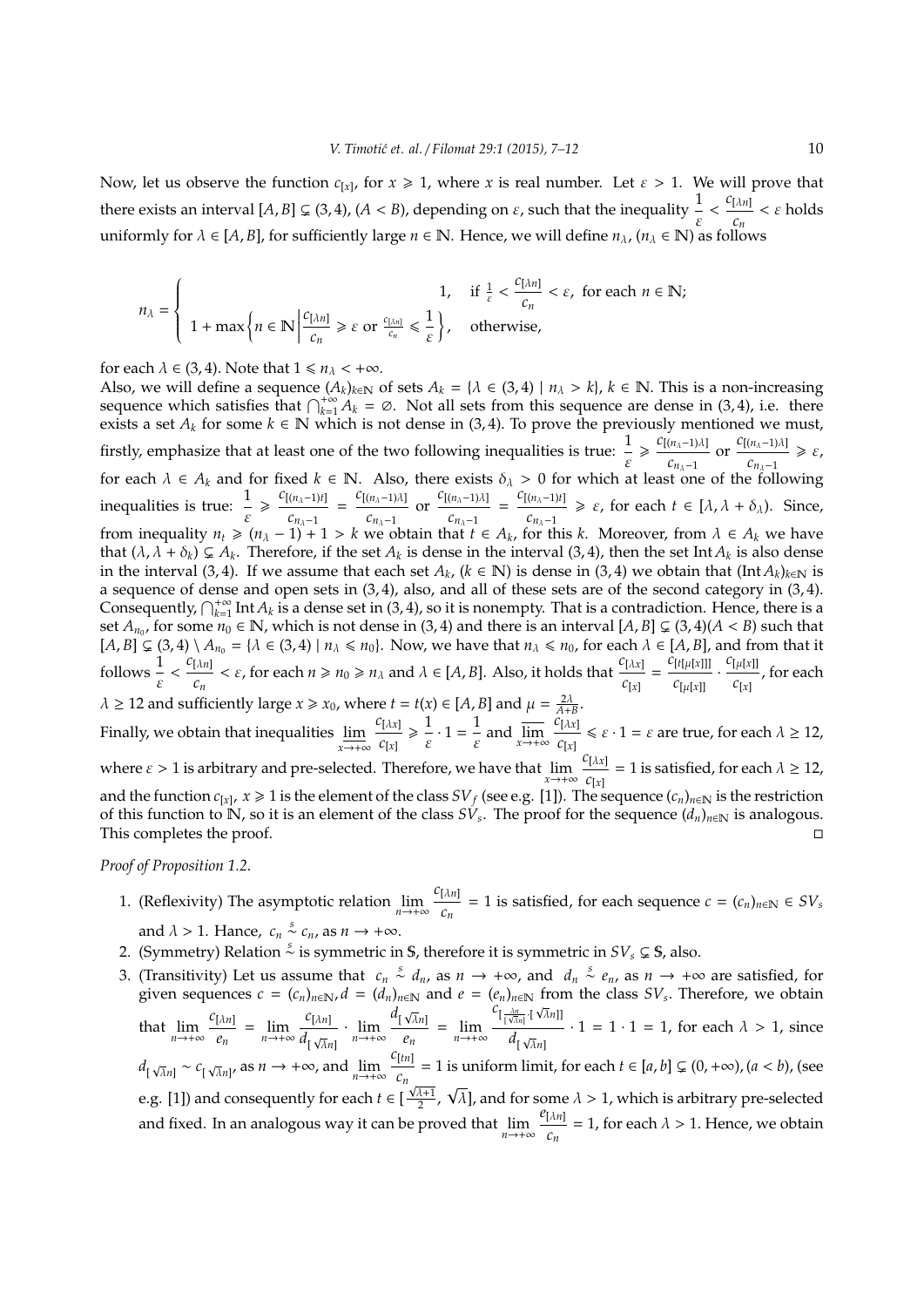that  $c_n \stackrel{s}{\sim} e_n$ , as  $n \to +\infty$ . Finally, we will prove that  $d_{\lceil \sqrt{\lambda}n \rceil} \sim c_{\lceil \sqrt{\lambda}n \rceil}$  $\sqrt{\lambda}n$  is satisfied, as  $n \to +\infty$ , for  $\lambda > 1$ . Namely, it holds that lim*n*→+<sup>∞</sup>  $d_{\left[\sqrt{\lambda}n\right]}$ *c* [  $\frac{\sqrt{n}n}{\sqrt{\lambda}n}$  =  $\lim_{n \to +\infty}$  $d_{\left[\sqrt{\lambda}n\right]}$  $\frac{\sqrt{\lambda}n}{d_n} \cdot \lim_{n \to +\infty} \frac{d_n}{c_1 \sqrt{\lambda}}$ *c* [ √ λ*n*]  $= 1 \cdot 1 = 1$ , for  $\lambda > 1$ . This completes the  $\Box$ proof.

*Proof of Proposition 1.6.* Let  $c = (c_n)_{n \in \mathbb{N}}$  be an arbitrary and fixed sequence from  $SV_s$  and let  $[c]_s = \{d = c\}$  $(d_n)_{n \in \mathbb{N}} \in SV_s \mid d_n \stackrel{s}{\sim} c_n$ , as  $n \to +\infty$ .

 $(1^{st} \text{ step})$  Let  $c = (c_n)_{n \in \mathbb{N}} \in SV_s$  and  $d = (d_n)_{n \in \mathbb{N}} \in SV_s$ , and  $c_n \stackrel{s}{\sim} d_n$ , as  $n \to +\infty$ . Hence, we obtain  $\lim_{n\to+\infty}\frac{c_n}{d_n}$  $\frac{c_n}{d_n} = \lim_{n \to +\infty} \frac{c_{[\lambda n]}}{d_n}$  $\frac{[\lambda n]}{d_n} \cdot \lim_{n \to +\infty} \frac{c_n}{c_{\lambda n}}$  $\frac{c_n}{c_{[\lambda n]}} = 1 \cdot \lim_{n \to +\infty} \frac{1}{\frac{c_{[\lambda]}}{n}}$  $\frac{1}{c_{[\lambda n]}}$  = 1 · 1 = 1 for each  $\lambda > 1$  i.e.  $c_n \sim d_n$ , as  $n \to +\infty$ . Inversely, *cn*

let  $c = (c_n)_{n \in \mathbb{N}} \in SV_s$  and  $d = (d_n)_{n \in \mathbb{N}}$  and  $c_n \sim d_n$ , as  $n \to +\infty$ . We have that  $\lim_{n \to +\infty} \frac{c_{[\lambda n]}}{d_n}$  $\frac{d}{dx}$ <sup>[ $\lambda n$ ]</sup>
=  $\lim_{n \to +\infty} \frac{c_{[\lambda n]}}{c_n}$  $\frac{[\lambda n]}{c_n} \cdot \lim_{n \to +\infty} \frac{c_n}{d_n}$  $\frac{a_n}{d_n}$  $1 \cdot 1 = 1$  is satisfied, for  $\lambda > 1$ . In the similar way, we can prove that  $\lim_{n \to +\infty} \frac{d_{[\lambda n]}}{c_n}$  $\frac{\nu m_1}{c_n}$  = 1 holds, for  $\lambda > 1$ , so we

obtain  $c_n \stackrel{s}{\sim} d_n$  as  $n \to +\infty$ .

 $(2^{nd}$  **step**)(1<sup>st</sup> **round**) Let sequence  $c = (c_n)_{n \in \mathbb{N}} \in SV_s$  and the class  $[c]_s$  be given. Also, let  $\sigma$  be the strategy of the second player. First player chooses the sequence  $x_1 = (x_{1,j})_{j \in n} \in [c]_s$  arbitrary. Then the second player chooses the subsequence  $\sigma(x_1) = (x_{1,k_1(i)})_{i \in \mathbb{N}}$  of the sequence  $x_1$  where Im( $k_1$ ) is the set of natural numbers which are divisible with 2 and not divisible with  $2^2$ .

 $(i<sup>th</sup>$  **round,** *i* ≥ 2) The first player chooses the sequence  $x_i = (x_{i,j})_{j \in n}$  ∈ [*c*]<sub>*s*</sub> arbitrary. Then the second player chooses the subsequence  $\sigma(x_i) = (x_{i,k_i(j)})_{j \in \mathbb{N}}$  of the sequence  $x_i$ , so that Im( $k_i$ ) is the set of natural numbers greater or equal to  $j_i$ , so that they are divisible with  $2^i$ , and not divisible with  $2^{i+1}$ , and  $j_i$  exists in N (because of the 1<sup>*st*</sup>step of this proof) and it is given by: 1 −  $\frac{1}{2}$  $\frac{1}{2^i} \leq \frac{x_{1,j}}{x_{i,j}}$  $\frac{x_{1,j}}{x_{i,j}} \le 1 + \frac{1}{2}$  $\frac{1}{2^i}$ , for each  $j \ge j_i$ . Now, we will observe the set  $Y = \cup_{i\in\mathbb{N}}\cup_{j\in\mathbb{N}}X_{i,k_i}(j)$  of positive real numbers indexed by two indexes. Elements of the set *Y* we can consider as the subsequence of the sequence  $y = (y_m)_{m \in \mathbb{N}}$  given by:

$$
y_m = \begin{cases} x_{i,k_i(j)}, & \text{if } m = k_i(j) \text{ for some } i, j \in \mathbb{N}; \\ x_{1,m}, & \text{otherwise.} \end{cases}
$$

By the construction of the sequence *y* we have that  $y \in S$ . Also, the intersection between *y* and  $x_i$ ,  $(i \in \mathbb{N})$  is an infinite set of common elements. Let us prove that  $y_m \sim x_{1,m}$  as  $m \to +\infty$ .

Let  $\varepsilon \in (0, 1)$ . Let us choose the smallest natural number *i* satisfying  $\frac{1}{2^i} < \varepsilon$ . For each  $k \in \{1, 2, ..., i - 1\}$ there is  $j_k^*$  $\alpha_k^*$  ∈ **N** so that inequality 1 −  $\varepsilon \leq \frac{x_{1,j}}{x_{k,j}}$  $\frac{x_{1,j}}{x_{k,j}} \leq 1 + \varepsilon$  is satisfied, for each  $j \geq j_k^*$  $k^*$ . Let  $j^* = \max\{j^*_{1j}\}$  $j^*_{1}, \ldots, j^*_{i-1}$  }. Therefore, the inequality  $1 - \varepsilon \leq \frac{x_{1,m}}{n}$  $y_m$   $\leq 1 + \varepsilon$  is satisfied, for each  $m \geq j^*$ . Then, from  $x_{1,m} \sim y_m$ , as  $m \to +\infty$ we obtain  $y_m \sim c_m$ , as  $m \to +\infty$ , since  $\varepsilon \in (0,1)$  is arbitrary. From the 1<sup>st</sup>step of this proof we obtain that *y*<sup>*m*</sup>  $\stackrel{s}{\sim}$  *c*<sub>*m*</sub>, as *m* → +∞, i.e. *y* ∈ [*c*]*s*. This completes the proof.

*Proof of Proposition 1.11.* Let σ be the strategy of the second player.

(1<sup>st</sup> **round**) Let the first player choose an arbitrary sequence  $x_1 = (x_{1,j})_{j \in \mathbb{N}}$  from the class  $[c]_s$ . Then the second player plays  $\sigma(x_1) = x_{1,1}, x_{1,2}, \ldots, x_{1,k_1}$ , where  $1 - \frac{1}{2}$ 2  $\leqslant \frac{c_k}{\sqrt{c_k}}$  $\frac{c_k}{x_{1,k}} \leq 1 + \frac{1}{2}$  $\frac{1}{2}$  holds, for each  $k \ge k_1$ . This is possible according to the 1*st*step of the proof of Proposition 1.6.

 $(i<sup>th</sup>$  **round,** *i* ≥ 2) Let the first player choose an arbitrary sequence  $x_i = (x_{i,j})_{j \in \mathbb{N}}$  from the class  $[c]_s$ . Then the second player plays  $\sigma(x_i) = x_{i-1,k_{i-1}+1}, x_{i-1,k_{i-1}+2}, \ldots, x_{i-1,k_{i-1}+k_{i-1}^*,} x_{i,k_i}$ , where  $1 - \frac{1}{2^n}$  $\frac{1}{2^i} \leq \frac{c_k}{x_{i_k}}$  $\frac{c_k}{x_{i,k}} \leq 1 + \frac{1}{2^i}$  $\frac{1}{2^i}$  holds,